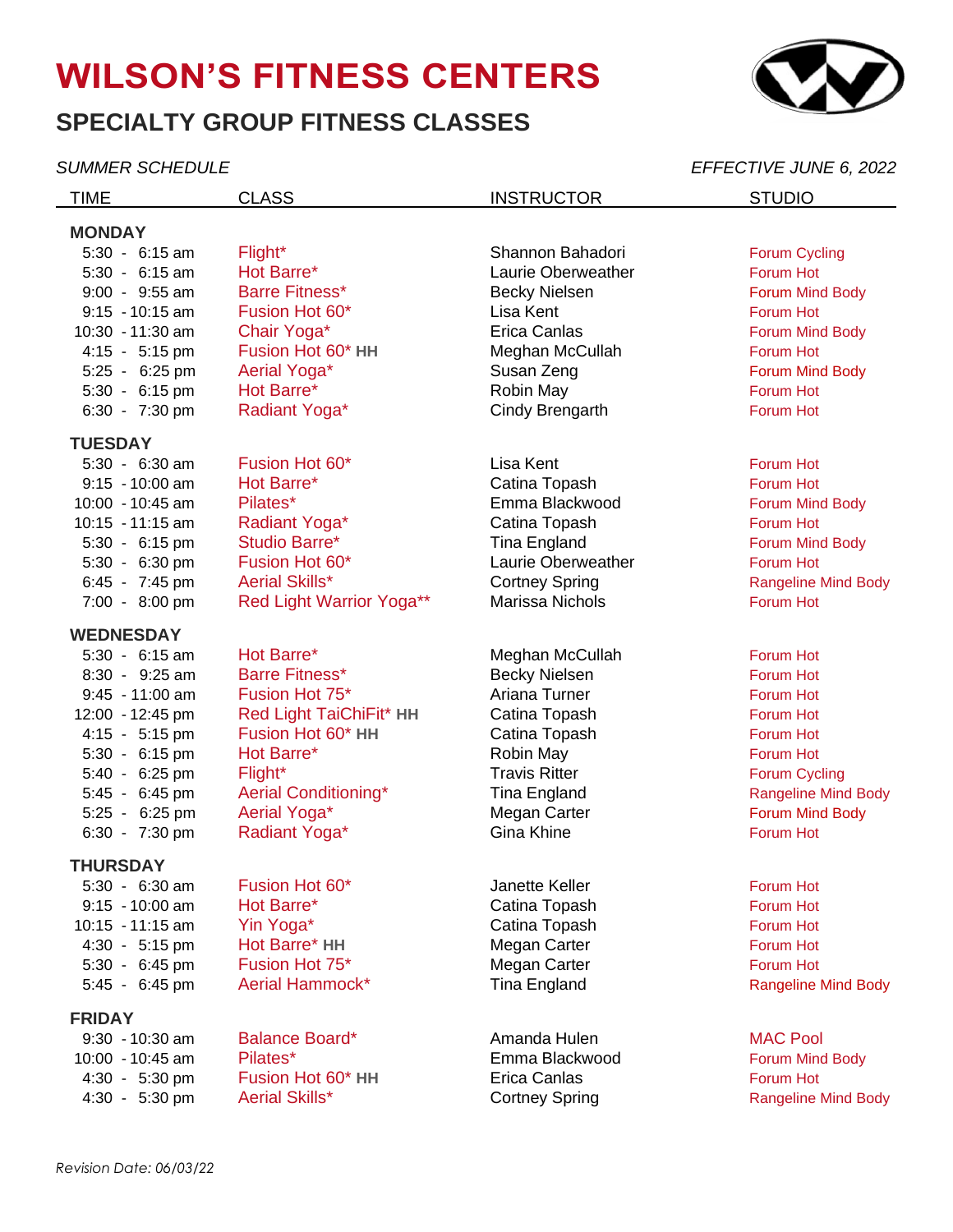#### SPECIALTY GROUP FITNESS CLASSES SUMMER 2022

#### **SATURDAY**

| $8:00 - 9:00$ am<br>$8:45 - 9:45$ am<br>$9:15 - 10:00$ am<br>$9:30 - 10:30$ am<br>$10:00 - 11:00$ am<br>$10:30 - 11:30$ am             | Red Light Yoga*<br>Flight & Flexibility*<br>Hot Barre*<br><b>Balance Board*</b><br>Aerial Hammock*<br>Fusion Hot 60* | <b>Emily Beydler</b><br>Patty Loehr<br><b>Emily Beydler</b><br>Marissa Newberry/Meghan McCullah MAC Pool<br>Hairong Liu<br>Kelie Morgan/Laurie Oberweather Forum Hot | Forum Hot<br><b>Forum Cycling</b><br>Forum Hot<br>Forum Mind Body                          |
|----------------------------------------------------------------------------------------------------------------------------------------|----------------------------------------------------------------------------------------------------------------------|----------------------------------------------------------------------------------------------------------------------------------------------------------------------|--------------------------------------------------------------------------------------------|
| <b>SUNDAY</b><br>$10:30 - 11:30$ am<br>$11:00 - 11:55$ am<br>$12:00 - 1:30 \text{ pm}$<br>$3:00 - 4:00 \text{ pm}$<br>$5:45 - 6:45$ pm | <b>Balance Board*</b><br>Barre*<br>Fusion Hot 90*<br>Aerial Conditioning*<br>Red Light Gentle Yoga*                  | Tina England<br>Fran Welek<br>Patty Loehr<br>Lacey Sweeten-Randall<br>Marissa Nichols                                                                                | <b>MAC Pool</b><br>Forum Mind Body<br>Forum Hot<br><b>Rangeline Mind Body</b><br>Forum Hot |

### \**Specialty class*

✪*Due to limited space, this class requires signing-up at the front desk prior to class*

#### **CLASS DESCRIPTIONS**

**Aerial Conditioning\*:**. Coming back to aerial fabrics after a break or wanting to spend extra time reviewing what you've learned in aerial classes? Work on your strength, flexibility, and grip using Pilates, barre, and silks to strengthen and condition for progression and endurance on aerial fabrics. Class will be half conditioning and half open gym with an opportunity to review skills with instructor presence. *Not recommended during pregnancy. Please consult your physician. Please bring your own yoga mat. Participants ages 10-13 must have parent sit outside studio during class.*

**Aerial Hammock\*:** In this class, you will use an aerial hammock in various ways to build upper-body and core strength. Hammock will challenge your balance and flexibility as you learn to support yourself on the fabric while moving through diverse shapes and transitions for a fun experience with lots of variety. It is a great way to get a feel for aerial work and more experienced students can learn wraps, inversions, and how to build beautiful aerial dance sequences. Plan to have fun and to leave stronger!! Though experience isn't required, beginners are encouraged to attend an aerial yoga class to get the feel of working with the silks. Students will work at their own pace and advance to more difficult moves as they become stronger. *Not recommended during pregnancy. Please consult your physician. Please bring your own yoga mat. Please wear form-fitting clothes that cover your legs. No zippers, jewelry, or shoes.*

**Aerial Skills\*:** An acrobatic fitness fusion class that will lift you off the ground and get your heart pumping. This challenging art form builds unparalleled upper body and core strength, kinesthetic awareness, coordination and confidence. A dynamic warm-up leads to light stretching, skill-building including climbs, footlocks, poses, sequences, and inversions. Class concludes with a yoga-inspired cool down and flexibility work. Content will be dependent on experience level of those in attendance. *Not recommended during pregnancy. Please consult your physician. Please bring your own yoga mat. Participants ages 10-13 must have parent sit outside studio during class.*

**Aerial Yoga\*:** Aerial yoga is a type of yoga utilizing a fabric hammock as a tool to help students achieve traditional yoga poses. Increase overall health and physical agility while having fun and creating beauty. No experience necessary. *Not recommended during pregnancy. Please consult your physician.*

**Balance Board\*:** Make a splash this summer! This class challenges the body while renewing the soul. Adapt to the motion of the board and find a continuous challenge to balance and focus while afloat!

**Barre\*:** A low impact workout utilizing the ballet barre that focuses on cardio, strength and flexibility in a fun and high energy class! No heat will be added.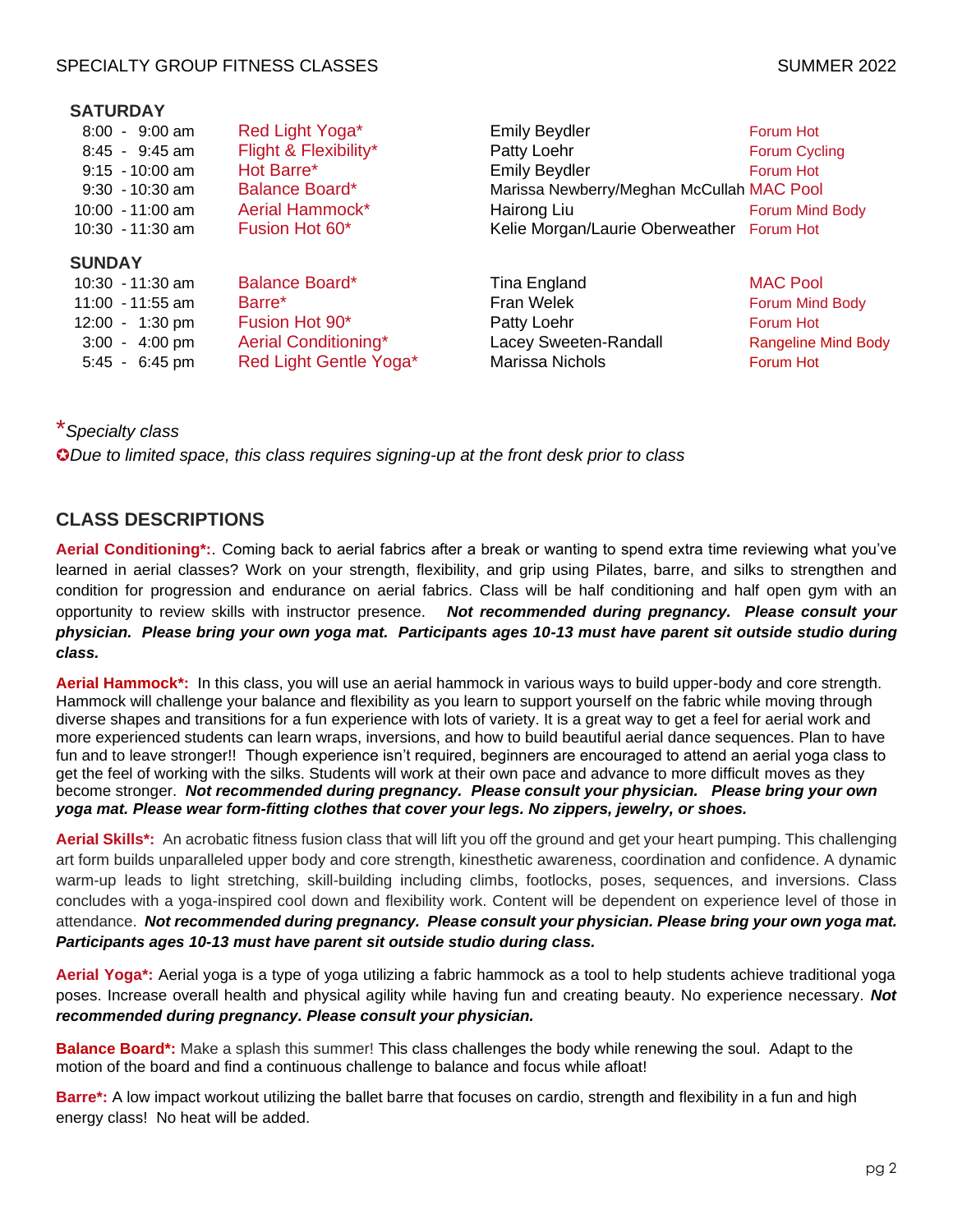#### SPECIALTY GROUP FITNESS CLASSES SUMMER 2022

**Barre Fitness\*:** 55 minutes of strength and toning using dance inspired positions, moves and a barre ballet for balance. This full body conditioning class will lift the heart rate and your mood with exercises set to fun music in a supportive and high-energy environment. No heat will be added.

**Chair Yoga\*:** This is a gentle class with the *option of using a chair*, incorporating range of motion exercises, alignment, stretching, strengthening, awareness, breathing and relaxation to refresh, energize, improve posture, deepen breathing and improve sense of well-being. This is a safe and slower-moving class designed for seniors and people of all ages with physical challenges or those who might be recovering from an injury.

**Flight\*:** Stages Flight invites the indoor cyclist into a whole new world of exciting experiences, challenges, and competitions. With Stages Flight, cyclists can race against themselves, each other, or even the clock. Each rider has a customized intensity profile based on % max watt produced by the Stages Power Meter, the same device that Team Sky, winner of the Tour de France, trained on. You'll feel like you're truly in the zone as images displayed on a large screen create one-of-akind experiences. *Please arrive at least 5 minutes before class to allow time for bike setup and to book into the Flight program.*

**Flight & Flexibility\*:** This class begins with 30-minutes of Flight, riding until your legs burn and your heart pumps. You'll then move to a 30-minute yoga practice, focusing on upper and lower body flexibility and core strengthening. This combination increases your overall body position and awareness for injury prevention and enhanced riding performance, as well as bringing the mind to a place of inner calm and balance. *Please arrive at least 5 minutes before class to allow time for bike setup and to book into the Flight program. Please bring your own yoga mat.*

**Fusion Hot 90\*:** This sequence of postures is designed to work the whole body; muscles, joints, glands and all internal organs. It offers the perfect mixture of strength and flexibility training to allow you to take your functional fitness to the highest level possible. The dynamic internal and external health benefits you will receive will astound and empower you. You will be guided through a series of held postures to build strength, a flow sequence that will get your heart pumping, and a core and flexibility section to create complete harmony through your entire body. The room will be heated to 100+ degrees at 40-50% humidity to heat the body inside and out, to increase flexibility, release toxins, increase calorie burn and improve cardiovascular function for a total mind and body experience. Red light near infrared bulbs are used. The class is 90 minutes with an option leave at the 60-minute mark. *Not recommended during pregnancy. Please consult your physician.*

**Fusion Hot 75\*:** This practice uses the same sequences as Fusion 90 with the exception of 1 round (rather than 2) of the standing strength postures. You will flow through the same vinyasa sequence, enjoy 25 minutes of core and flexibility training and end with a savasana. *Not recommended during pregnancy. Please consult your physician.*

**Fusion Hot 60\*:** This practice utilizes the same sequences from Fusion Hot 90 with the exception of 1 round (rather than 2) of standing strength postures and includes the fully vinyasa flow as well as 10 minutes for core, stretch and a short savasana. *Not recommended during pregnancy. Please consult your physician.*

**Hot Barre\*:** This barre inspired workout is one of the fastest, most effective ways to burn calories and get toned! Yes, Hot Barre is centered around a ballet barre and inspired by the workout routine by ballet legend Lotte Berk, but the barre is simply there to provide stability, balance and support as you move through exercises that target the core, glutes, arms and legs. No dance experience necessary, you just need to know these three numbers: 95 degrees, 45 minutes, 800 calories! *Not recommended during pregnancy. Please consult your physician.*

**Pilates\*:** This class incorporates the classis Pilates style of core, stretch, and total body strength. The instructors will use personalized modification so that all levels receive a quality workout that fits their needs and goals. Props such as weighted balls, magic circles, foam rollers, or Bosu balls may be utilized in the class.

**Radiant Yoga\*:** Strike a balance of breath, postures and flow in a room heated to 95-100 degrees with radiant heat to create 'tapas' (healing for your body, mind and spirit). Come to this class to cleanse your body, length and strengthen your muscles, and calm and sooth your mind. This practice may include strength postures as well as arm balances. Come strike a pose! *Not recommended during pregnancy. Please consult your physician.*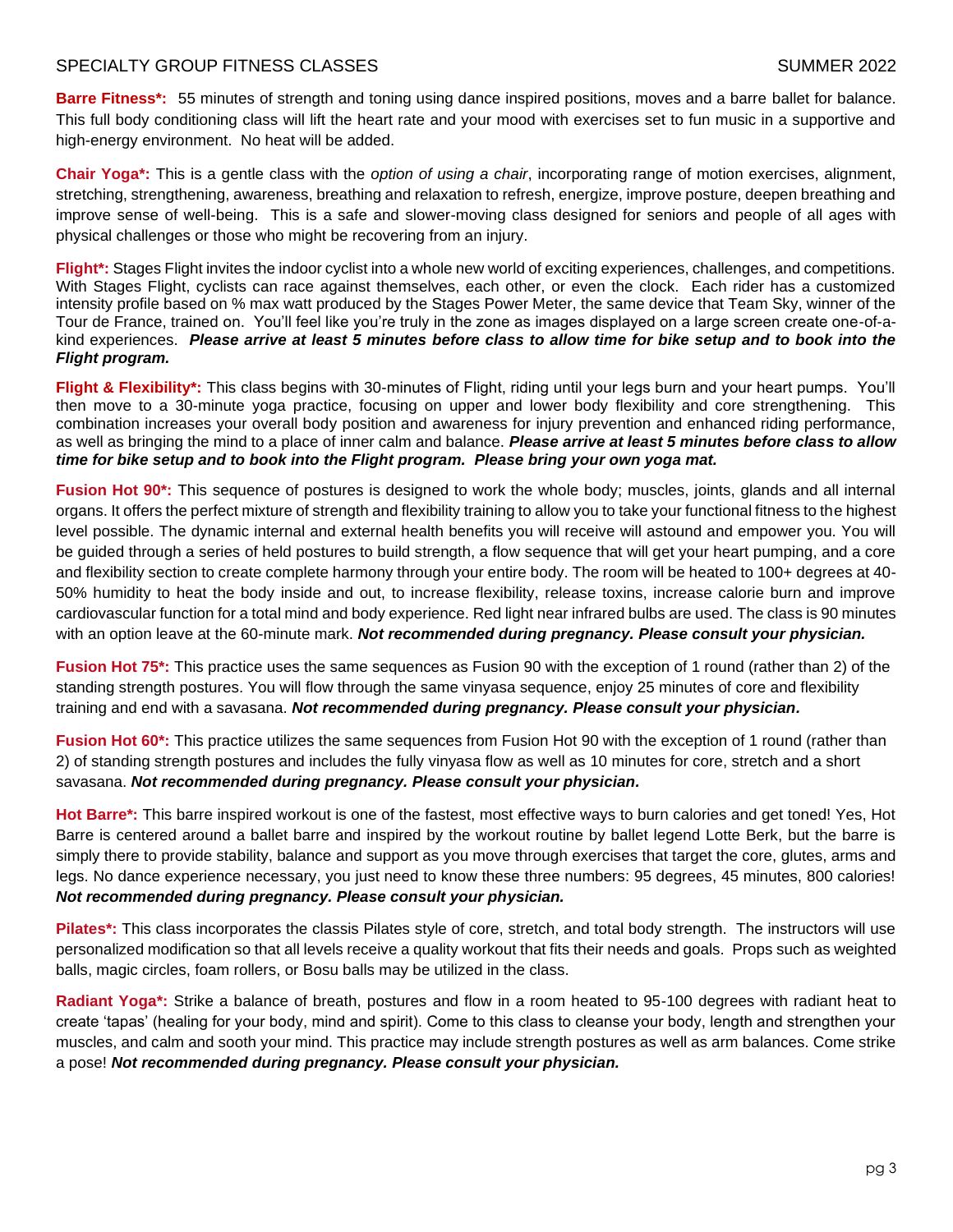#### SPECIALTY GROUP FITNESS CLASSES SUMMER 2022

**Red Light Gentle Yoga\*:** A harmonious fluidity of movement and breath. We begin with centering and gentle warm up exercises and then build progressively with postures that lengthen and tone all the major muscle groups. Modifications and props are incorporated to support alignment and progression. The room will be heated to 85 degrees with radiant heat to create a safe and gentle environment for strength and flexibility, and we will utilize our red light near infrared therapy.

**Red Light TaiChiFit\*:** This practice brings focus on balance with controlled movements to increase stability, flexibility, circulation, immunity, strength (in a subtle way), and moving meditation to promote relaxation and awareness of the breath. It is a low-impact fitness option to complement any fitness program as an adaptation for functional exercise for the general public, seniors, those with physical challenges, and athletes. This class will be taught under our red light near infrared bulbs, bringing a gentle warmth.

**Red Light Warrior Yoga\*:** This specialized, trauma-sensitive yoga class is ideal for all who have experienced any kind of trauma or high stress, but all are welcome. This gentle, empowering practice allows us to learn how to free troubling emotions, persevering thought patterns, chronic somatic tension and hyper-vigilance through concentrated breathing and slow-moving asanas, as well as meditation and mindfulness exercises, in a safe and trusting environment. This therapeutic class will be taught under our red light near infrared bulbs, bringing a gentle warmth. Free of charge to those with a military ID.

**Red Light Yoga\*:** Provides focused practice that strengthens and tones muscles, increases bone density and establishes correct body alignment through asanas, breathing techniques, warm ups and relaxation. This class will be taught under our red light near infrared bulbs, bringing a gentle warmth.

**Studio Barre\*:** A fast and effective way to change the shape of your body. The use of a ballet barre and small isometric movements, along with stretching, allows your body to become more lifted, toned, and lengthened.

**Yin Yoga\*:** Yin yoga is a slow-paced style of yoga that uses specific asanas (postures) that are held for longer periods of time, typically from 1 minute to five minutes or more, depending on the posture. These postures access deeper layers of the fascia, promoting essential balance in our mental and physical bodies.